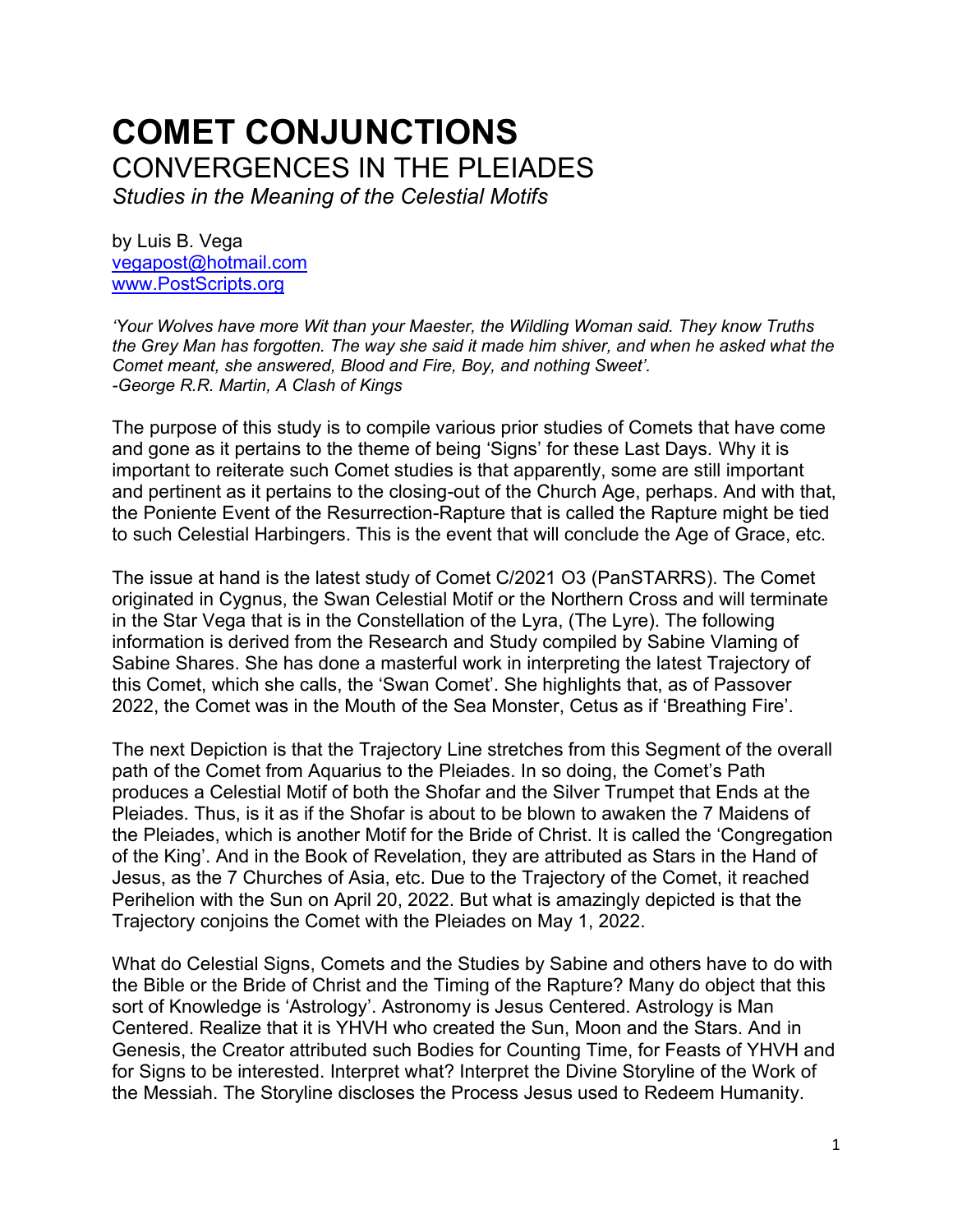#### **Prophetic Inferences**

Why one is bringing-up the subject of Comets is that such studies were made 2 Years ago of peculiar possible Prophetic Inferences as to the Timing of the Rapture. At that Time, it gave the Watcher Community a bit of Excitement. Why? Comets have long been attributed and believed to be Harbingers. In this case, based off of those studies in 2020, one attributed them with a possible linkage to when the Timing of the Rapture could have been and still can be. How could Comets possibly be alluding to this notion of when the Rapture is to happen?

Granted, it is only based on Conjecture and Correlations that are derived from the Names and the Trajectory of the Comets. A summary of the various illustrations will be noted in the End Notes of just how amazing the various Comet Conjunctions were then in 2020 and appear to still be. The studies by Sabine Vlaming suggest that there is still a 'Picture' to be told, apparently. And in Hind-Sight, it is clearer in what the Possible Interpretation would be or are for the Bride of Christ and the 'Signaling' of just how close the 'Falling Away' or Great Departure will be, i.e., the Rapture.

Back in 2020, it was only because of what the Comet Names were and where their Trajectory traveled in the Back-Drop of the Constellations and particular Stars. Thus, this study will be a Deep Dive in Comet Astronomy 101. There is only 1 Discrepancy that one wishes to point out in what Sabine has shared in her studies pertaining to what she is calling 'Comet Swan'. But only those that would have a Deeper Understanding of the Astronomy going on, could perhaps distinguish. But it is no 'Big Deal'.

The only point where there might be cause for some confusion is about calling Comet C/2021 O3 (PanSTARRS), the Comet 'Swan', that is or could be confused with C/2020 F8 (SWAN). First of all, the Comet that is officially known as 'Swan' is because 'SWAN' is the Acronym of the Camera that discovered the Comet. So, that Name was and is attributed to the Comet. It was discovered in 2020 and that is when many in the Rev12Daily Blog Family, for example, took note of it. Why?

It was spectacular in that it originated in the 'Clock' Motif Constellation, literally spinning around the Hours Hands of the Clock in its Trajectory. But then it moved-out in 2020 to intersect through the Evil Eye of Medusa, called Algol. Why is this significant in terms of Celestial Signs and Comets? This Interaction is a Throw-Back to the prior Comet Intersection that occurred there, distinctively. This involved 2 Comets, Comet Hyakutake in April of 1996 and then Comet Hale-Bopp in April of 1997.

Both occurred in the Season of Passover and 'Pierced' the Evil Eye of the Head of Medusa. This Star is called by the Jews as HaSatan, Satan, etc. Back in 1996-97, there was a buzz about it in the End Times Watcher Community. How so? Those that were Watching the Celestial Signs to know 'What Time, Prophetically it is', came to understand some Amazing Insights about it. It was realized that the Jewish Sages also took note of this Celestial Intersection that was no ordinary one. They calculated that based solely on the Names of the Comets and relegating them to their Letter-to-Number correlation of the Hebrew Letters, it came back to mean, 'The Season of Noah'.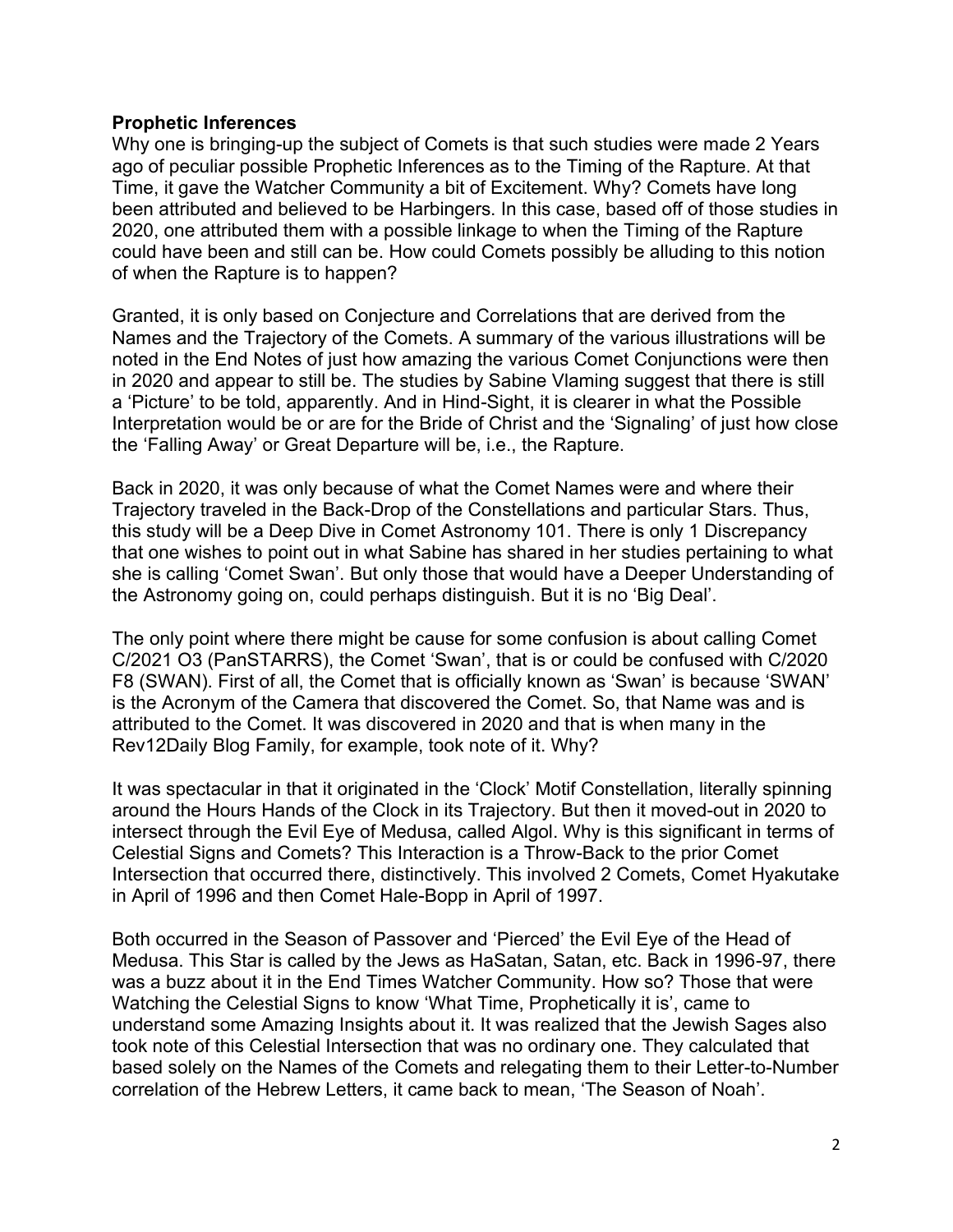#### **Season of Noah**

Or in other words, it is believed that these Appearances of the Comets, especially Hale Bopp was the Comet that might have very well appeared during the Time of Noah, and not since 1996-97 then. This means that the Days of Noah, of which Jesus warned about started then. This was especially poignant, as that Intersection of the 2 Comets struck the Evil Eye of Medusa. Consider then that it has been 26 Years since the Noah Omen began. Was it the start of a Countdown? And if the Rapture does indeed take place in 2022, like many are calculating or strongly suggesting, then if one adds the 7- Year Tribulation Period Time-Frame, that Calculus will complete a 33-Year Span of Time.

## *Season of Noah*

*Comet Hale-Bopp 1st appeared in 1996 1996 to 2022 = 26 Years 26 Years + 7-Year Tribulation Period = 33 Years*

So, that is why there was a Stir of Hope for the Rapture back in 2020. Comet Swan intersected this HaSatan Star that Signaled the Doom of Satan being Cut-Down and Blinded. Thus, the One-Eye Motif of the Luciferians. But the Common Theme of all the Comets in Question involves the Pleiades. This now goes for the study Sabine has highlighted about the 'Swan Comet' that really is C/2021 O3 (PanSTARRS). What is amazing is the Depiction of its Trajectory. According to Sabine, the Trajectory construes a 'Trumpet' and Shofar Type of Motif. And?

It also 'Ends' at the Pleiades on a certain Date. This notion will be further developed into the study. But realize that Comet Swan, C/2020 F8 (SWAN), as mentioned, originated in the 'Clock' Constellation of Horalogium but then terminates at the Feet of Orion. This is an imagery of, 'That it is Time for Satan to be Cut-Down has come and the Triumph of the Champion, the Redeemer Hero to manifest his Victory'. Will not the occasion of the Resurrection-Rapture event solidify the Triumph over Death? Is this event not what the Apostle Paul reiterated from the Old Testament, 'Where Death is your Victory?

The Enemy has already been down-trodden under Jesus' Foot'. This occurred singularly at the Cross of Calvary. The Victory over Satan, Death and Sin was secured at the Resurrection of Jesus, 3 Day after Passover. What is yet to follow is the Proper Order of the Resurrections. This is where the Confusion lies in the Watcher Community. The Body of Christ is next, this is understood. But specifically, the Rapture will be constituted by the Bride of Christ that will comprise those that have been 'Made Ready' and are eagerly expecting the Great Falling Away, as in a Military Term to 'Retreat, etc.

This interpretation of 'Who goes in the Rapture' is not universally accepted though. One is of the belief that the next Order of the Resurrections, to include the Rapture of those Followers of Jesus still alive at the time of the Trumpet Call, will have to occur at the End of a Summer Wheat Harvest Season. And that it correlates to the True Count of Pentecost, that being the 99th Day from Passover, etc. For further study on this Double-Count Theory, links to such studies will be in the End Notes. The other Clue that occurred in 2020 had to do with another Comet that Intersected Comet Swan.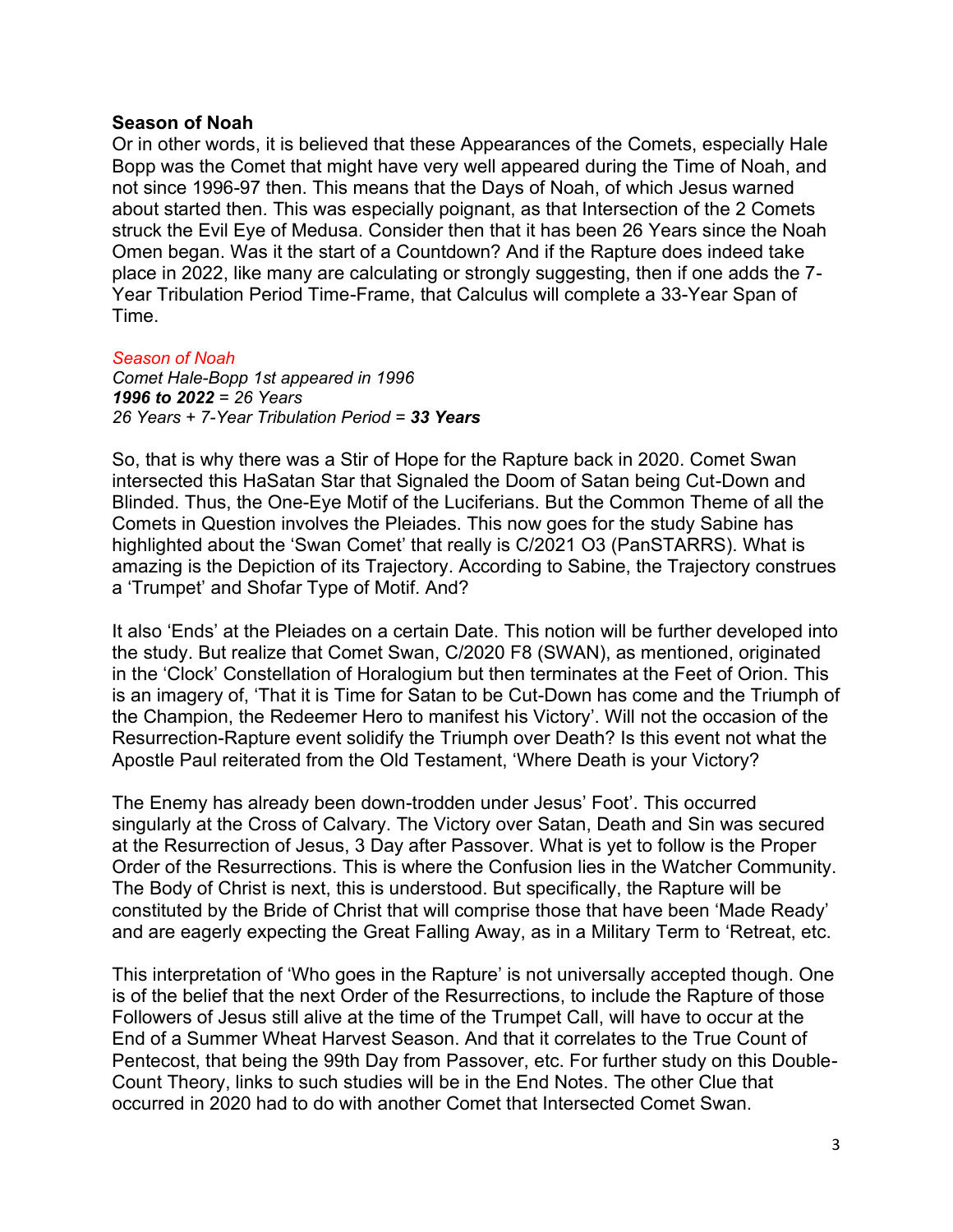#### **Interesting Intersections**

In 2020, there was also an amazing occurrence dealing with Comet Swan. As soon as it intersected with Algol, the Star of Satan, it then had the most amazing Conjunction with another Comet, Atlas C/2018 Y4. This occurred on May 20, 2020. This other Comet was called the Creation Comet by this Author, as it appeared out of nowhere and fast. And it was estimated that it was last seen. not since the very beginning of Creation. How all this is connected to the Pleiades, is that it was Comet Atlas that also Conjoined with the Star Cluster of the Pleiades. Where? At the Star named Atlas. What was significant about this Comet Swan, in one's estimation, had to do with Pentecost again. This is how one has come to believe in the Double-Count Interpretation of how Pentecost is to be truly ascertained. That Shavuot, the Feasts of Weeks, that being 7 Weeks or 49 Days is not Pentecost.

#### *#609: The Sinai Countdown<https://www.postscripts.org/ps-news-609.html>*

Pentecost is then, not to count the '50th Day' as that is not mentioned in the Scripture, but that it is a Day-Count of 50 Days thereafter. And thus, 'When Pentecost had Fully Come', etc. Comet Swan arrived at the Silver Gate above Orion on July 20, which in 2020 was what one had calculated was the True Date of Pentecost. Perhaps it was a Dry-Run. For 2022, one has calculated that True Pentecost will be on July 23, as many have known from prior posts and studies. What was amazing also about Comet Atlas, at the time in 2020, is that it was preceded by another Pleiades Conjunction on April 4, 2020. That was the Conjunction of the Planet Venus with the Shepherd Star, also called Atlas. It was then on May 29-30, 2020 that the Comet Atlas Conjoined the Pleiades.

#### *#596: Rapture Year 2022?<https://www.postscripts.org/ps-news-596.html>*

How is this significant? To reiterate, it also corresponded with the Star of the same Name, Atlas. As one can sense, this is why such Celestial Signs appeared significant. As to the Pleiades? They are a Prophetic Motif and one with a Biblical Interpretation. The Pleiades is also always in 'Companionship' or Direct Relationship with Orion and what happens in Orion. It is the Male-Female Divine Association and Attribute that remains a Mystery of the Creator. But what is revealed and understood, though limited, is that Orion is 'Jesus' and the Pleiades is the 'Bride of Christ', etc. The Pleiades Star Atlas is the 'Shepherd' that is guarding the 7 Stars or 'Lights' of the Sheep-Pin. Atlas is also known as the Father of the 7 Daughters. In the Pleiades there is Pleione, that is the 'Guard Dog' helping Atlas, etc. Also, to note that in 2020, concerning Venus, it made its Retrograde 'up and down' the Horns of Taurus, starting in April and ending in July.

This had not occurred since 2012, the Year of the Infamous End of the Mayan Calendar Hype. Now to the Discrepancy of how this New Comet C/2021 O3 (PanSTARRS) that Sabine is calling the Comet 'Swan'? One can see how it has been attributed to that Name because it originates in the Eastern Side of the Constellation of Cygnus, called the Northern Cross. And the Comet has its Terminus in the Star Constellation of the Lyre. This is where the 3rd Brightest Star in the Visible Cosmos resides, that of Vega. Based on the inferences and Ancient Interpretation of it, it has a Connotation of Worship and Praise, of a Bright Light and Testimony, although seemingly small and insignificant.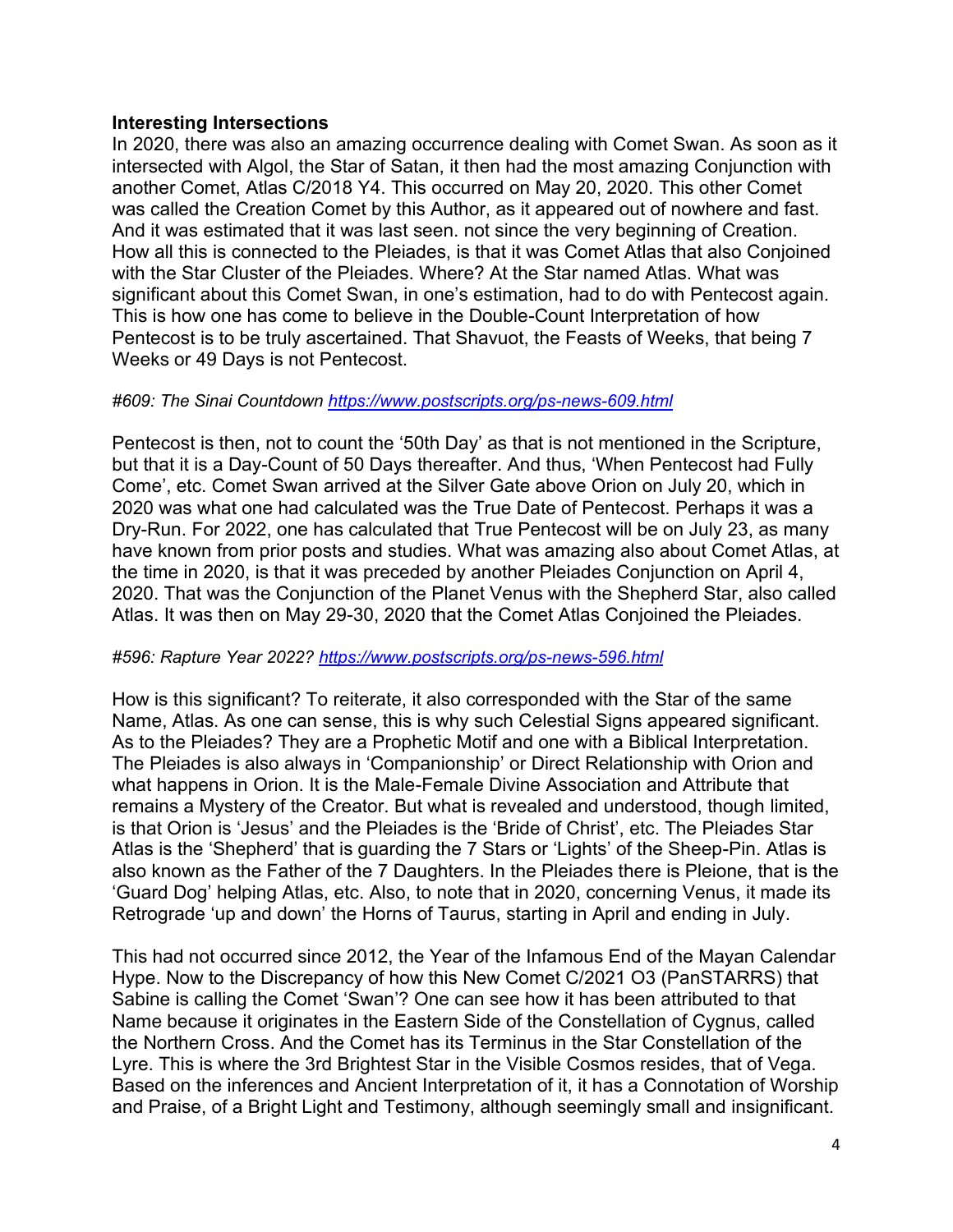#### **Celestial Worship**

One possible observation pertaining to this Inference of Worship is how the Comet C/2021 O3 starts to move very fast from the Pleiades and heads for Vega in the Lyra or the Lyre Constellation after 2022. It is there that it 'Swirls' for approximately 7 Year until it veers-off to the center of the Cygnus Cross Motif. It is though through the coming 7- Year of the Tribulation, as the Seal Judgments are being broken and administered as Judgment upon the World, the Bride of Christ will be Worshiping. Who? The once Crucified Christ, as the Slain Lamb of YHVH, but now sitting victorious upon the Throne in Heaven.

And thus, one contends that the Seals are Broken, only after the Rapture and the Judgement Seat of Christ. Thereafter, the Bride as the Metaphor of the 24 Elders take their Seats in the Judicial Hall Heaven. Why? Realize that the Bride of Christ has to face her Accuser. Lucifer will be there. It will be like a Trial in session. The Accuser demands a 'Verdict'. But then to have Jesus come to take the Scroll and open it. It is from that Time forth, that the Seal Judgements are the 'Verdict' and the that will correspond with the Start to the Tribulation Period with the 4 Horseman of the Apocalypse, etc.

And at a later Time, corresponding to the Mid-Point of the Tribulation Period, as in Revelation 12, is when the Bride of Christ being Acquitted, Lucifer is forever Evicted from Heaven and is cast out. He will no longer to Accuse the Brethren. This will cause that Heavenly War as Lucifer makes a last ditch effort to retain this Throne. Back to the Comets. As to avoid the possible confusion with 'Comet Swan', the Comet C/2021 O3 (PanSTARRS) should be correctly referred to as PanSTARRS, coming out of Cygnus, the 'Swan'. It is fine to call it the 'Comet Swan', but many People will be confusing it with Comet C/2020 F8 (SWAN). Just an observation.

#### *Comet C/2020 F8*

*C/2020 F8 (SWAN), or Comet SWAN, is an Oort Cloud Comet that was discovered in images taken by the Solar Wind Anisotropies (SWAN) Camera on March 25, 2020, aboard the Solar Heliospheric Observer (SOHO) Spacecraft.* 

#### *Comet C/2021 O3*

*C/2021 O3 (PanSTARRS) is an Oort Cloud Comet, discovered on July 26, 2021 by the Pan-STARRS Sky Survey. It came to Perihelion on April 21, 2022 at 0.287 AU (42.9 Million KM). from the Sun. The Panoramic Survey Telescope and Rapid Response System (Pan-STARRS1; obs. code: F51 and Pan-STARRS2 obs. code: F52) are located at the Haleakala Observatory in Hawaii, US. It consists of Astronomical Cameras, Telescopes and a Computing Facility that is surveying the Sky for Moving or Variable Objects, i.e., Comets and Asteroids, etc.*

As to this Comet C/2021 O3 (PanSTARRS) that Sabine has expounded upon in her study about Cygnus? It is rather interesting how this Comet is coming from there that is seemingly also 'Telling a Story'. About what? It is about the Coming of the AntiChrist. Just like Jesus had His 'Star of Bethlehem', so too will the AntiChrist, many believe. What is significant about this Swan Constellation? As Sabine rightly iterated, it is a Celestial Motif of the Northern Cross and now it dips-down the Horizon, as if into Death along with the Savior of the World who was hung on it.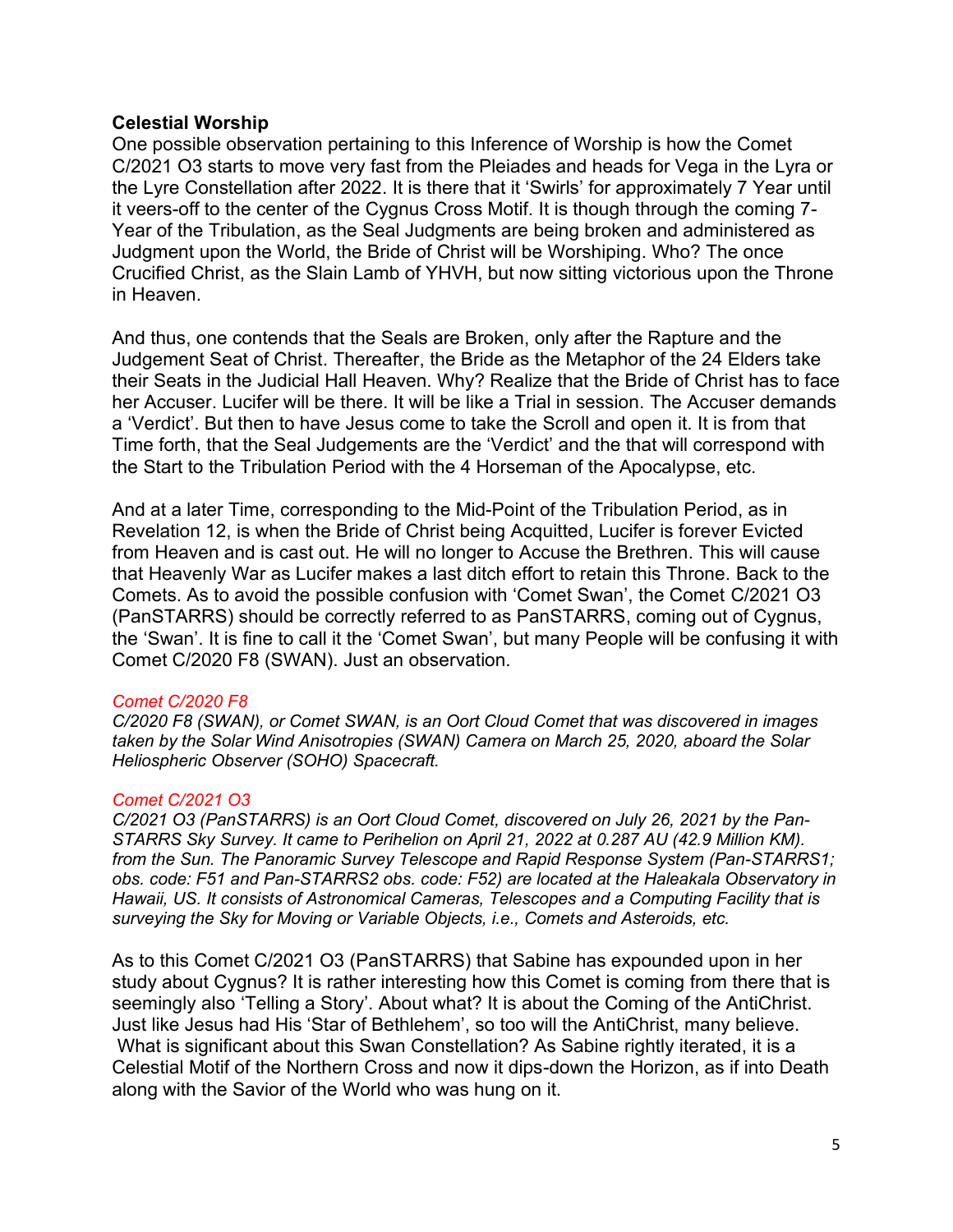It depicts the Death of the Messiah as foretold in Daniel 9. Her correlation of the Stars in Cygnus to the Giza Pyramids, also attributed to Orion, the Redeemer Champion is Stellar. What is significant about this possible 'Sign of the AntiChrist' in Cygnus pertaining to the Year 2022? It is that according to some Observations made by Astronomers from Calvin College back in 2019, they made a Public Statement attesting that a Super Nova was to explode in Cygnus. When? Sometime in 2022. This Explosion would create a Bright Light that would even appear during the Day. It remains to be seen though.

#### *#362: Star of the AntiChrist<https://www.postscripts.org/ps-news-362.html>*

But then, some Jewish Kabbalists in Israel also had taken note of this Super Nova that, to them, signals the Year that their Messiah is to debut. Interesting, no? Many End Times Watchers had hoped that the Resurrection-Rapture would have taken place during the Passover Season. It stands to reason as one could argue the Resurrection-Rapture would occur on the 3rd Day after a Passover, just like Jesus.

However, based on one's Understanding, up to this point, one would wish, but did not Jesus say or give a Clue as to the Timing Countdown? He stated, 'Are there not 4 Months and then comes the Harvest'? It is believed Jesus said this just before Passover, within the 1st Month of Nisan. So, 4 Months from Passover would follow.

## *Months: 1=April, 2=May, 3=June, 4=July Thus, a July Rapture Timing?*

But still, it is a 70-Year Period Countdown since Israel was 'Re-Born'. But the Count has to be from 1952, in one's Understanding. It is not based on 1948. Why not? Prophetic Time, is Set and Synced with the Sabbath Cycles of Creation, as many know one harps-on about it. The Year 1952, is following the 4-Year Probation Pattern of the Unfaithful Fig Tree.

The Birth Year 1948 was Year '0'. In 1949, Israel was still at war and only then signed the Armistice. In 1950, Israel was still absorbing Mass Immigration and only then situating the Farming Communal Kibbutzim. It was in 1951 that they Planted their 1st Crop. Thus in 1952, was the 1st Crop Harvested, in their Summer.

## *1952 + 70 Year = 2022*

Consider this Math Factor also. From a Historical Reference Point in Israel's Timeline, the last Passover Year that Israel performed on the Temple Mount was in 70 AD. As that is when the Temple and Altar were destroyed. No Official Daily Sacrifices have ever been made since. This will change, until the Daily Sacrifices will again be made. That is what will Initiate the 3rd Temple and start the 2520 Day Count. This is what starts the Tribulation Period Day Countdown. Consider that one is now, in Passover 2022 then.

*2022 – 70AD = 1,952 Years-Out*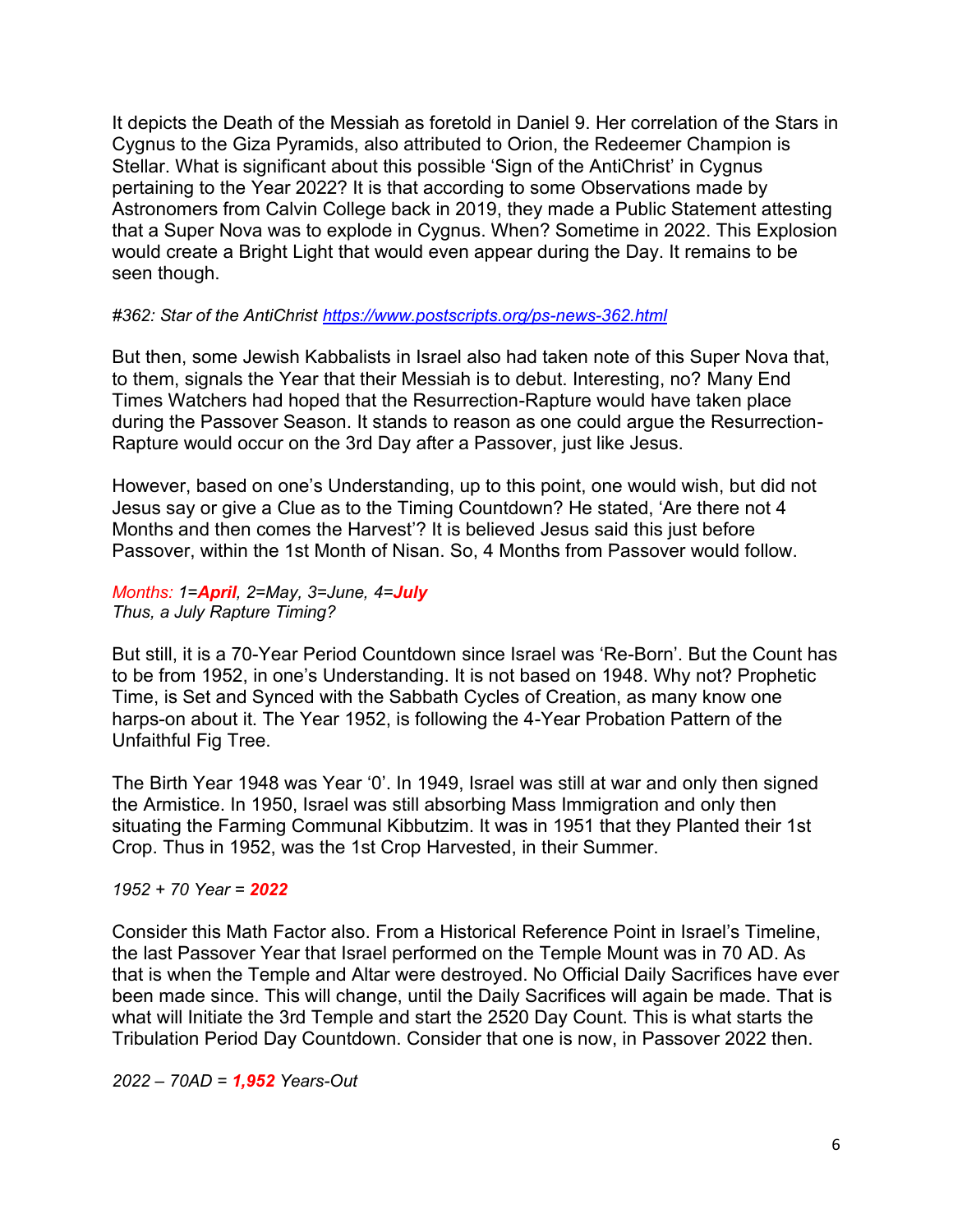#### **It is from 1952**

Interesting, how this Year Coefficient to 1952, appears to confirm this Countdown. Again, 1952 was a Shemitah Year in Israel, Prophetically although not officially of course. But one believes this is the 'Correct Count' regarding the Fig Tree Prophecy. And as mentioned before, the 70th Year Anniversary of Israel's Independence occurred in 2018. This, by the way, was the Year that the Temple Altar was re-Dedicated, although many see it as being illegitimate, etc. Nonetheless, if one then also applies the Parable of the Unfaithful Fig Tree, there is that 4-Year Probationary Timeframe.

#### *2018 + 4 Year Probation = 2022*

So, one shall see what comes of this July 2022 Window, at least based on one's Assessments. Passover is a Time of Protection, Covering, Transformation to Liberation and New Paths. May it continue to be that for the Bride of Christ to the very Last Day when the Rapture Call comes. The Passover Meal will be completed in the Kingdom, for sure. But the Rapture is contingent upon the Orders of the Resurrection. That is why the Rapture, in one's estimation cannot occur on a Passover. What has been unique about Passover 2022 though, is that there has been a Planetary Alignment in Aquarius.

Such a Planetary Alignment happening during a Passover in Recent Memory occurred 11 Years ago from 2022. One took note of it then as well. This Time around, there are actually 7 Planets in this Alignment. Planet Neptune is in the back, too faint to observe but behind the line-up. So, one could suggest there is a 'Menorah' Typology going-on this Time around. What that will all mean, remains to be seen. But one finds it interesting that 11 Years ago, was 20-11. Here is a possible Prophetic Correlation to a 11-11 Interpretation. The Number 11 is Symbolic of 2 Pillars that define a 'Gate' or Portal in Esoteric Inferences, for example.

In the Bible, the Promise of Jesus given to the Church of Philadelphia Types is precisely that of an Open Door. Many believe this is Evidence and Proof of a Pre-Tribulation Rapture Sequence. And, as it is known in the End Time Community, the Number 11, Biblically stands for Chaos, Rebellion and Judgment. Have not the Years since 2020 to 2022, been nothing but? The following is the Meaning of Numbers from BibleStudy.com.

*The Meaning of the Number 11 is important in that it can Symbolize Disorder, Chaos and Judgment. In the Bible, 11 is used 24 Times and 11th can be found 19 Times. Coming after 10 (which represents Law and Responsibility), 11 represents the Opposite, which is the Irresponsibility of Breaking the Law, which brings Disorder and Judgment. In Genesis 11, Mankind Rebelled against GOD and built the Tower of Babel. He Judged them by confusing their Language, resulting in Chaos. Jehoiakim, one of the Last Kings over Judah, ruled for 11 Years (609 to 598 BC).*

One will leave the Links to the prior Comet Studies of 2020, dealing with the Comets for References to look over. But a PDF of the Chart Illustrations will be compiled for a better visual of what one is talking about and is in Question.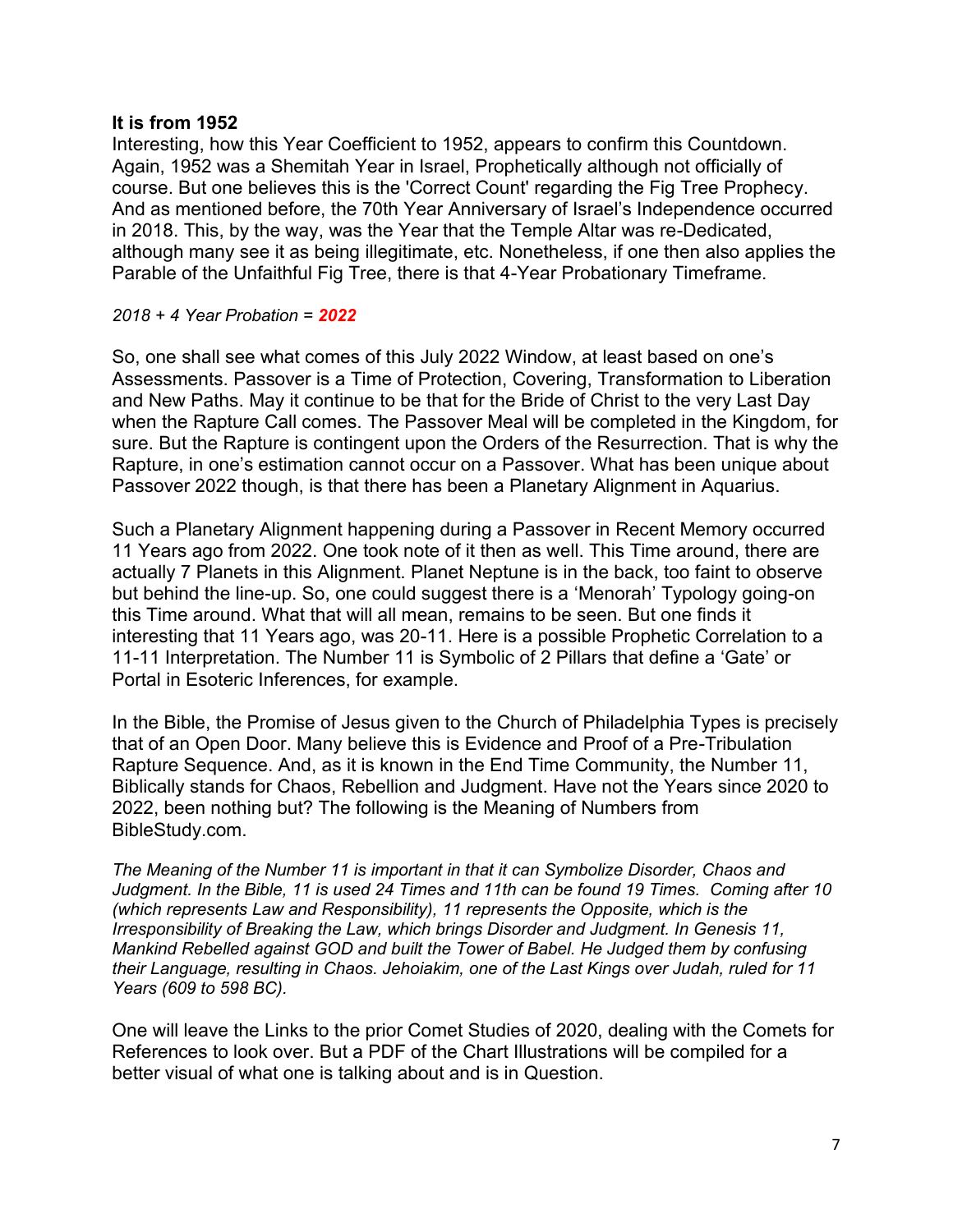It does appear that the Celestial Tapestry of the Storyline of the coming Rescue of the 7 Maidens of the Pleiades is at Hand or about to come also to a 'Conjunction' with its Redeemer and Groom, Jesus. The Proverbial Question is always, 'What Year'. If at least, this 3rd Comet that conjoins the Pleiades with a 'Shofar Motif' is perhaps just another Confirmation that the Storyline, Trajectory and Plan of Jesus to come Calling for His Bride to Awaken with the Blast is on Schedule.

**Download All Comet Charts:** [PDF](https://nebula.wsimg.com/9978d18263a311effd181e5dd24a1b88?AccessKeyId=D40106E1331C24ABD7C3&disposition=0&alloworigin=1)

 $\mathcal{L}_\text{max}$  , where  $\mathcal{L}_\text{max}$  , we have the set of the set of the set of the set of the set of the set of the set of the set of the set of the set of the set of the set of the set of the set of the set of the set of

**Main Sources** Wikipedia.com [https://en.wikipedia.org/wiki/C/2020\\_F8\\_\(SWAN\)](https://en.wikipedia.org/wiki/C/2020_F8_(SWAN)) [https://en.wikipedia.org/wiki/C/2021\\_O3\\_\(PanSTARRS\)](https://en.wikipedia.org/wiki/C/2021_O3_(PanSTARRS)) [https://en.wikipedia.org/wiki/C/2019\\_Y4\\_\(ATLAS\)](https://en.wikipedia.org/wiki/C/2019_Y4_(ATLAS)) <https://www2.jpl.nasa.gov/comet/images9610.html>

Articles

**#379: COMET SWAN C/2020 F8 – Wheat Wedding**

<https://www.postscripts.org/ps-news-379.html>

**#378: COMET SWAN C/2020 F8**

<https://www.postscripts.org/ps-news-378.html>

# **#382: C/2019 Y4 COMET ATLAS**

<https://www.postscripts.org/ps-news-382.html>

# **#394: COMET C/2020 F3 NEWOWISE**

<https://www.postscripts.org/ps-news-394.html>

# **Passover Planetary Alignment: 2011**

<http://www.fivedoves.com/letters/march2011/luisv330.htm>

Book

**Cosmology of Christ** <https://www.amazon.com/dp/1716346991?tag=nice04f-20&linkCode=ogi&th=1&psc=1>

Video

**Swan Song** Sabine Vlaming [https://www.youtube.com/watch?v=LbmkYe\\_b\\_qs&t=663s](https://www.youtube.com/watch?v=LbmkYe_b_qs&t=663s)